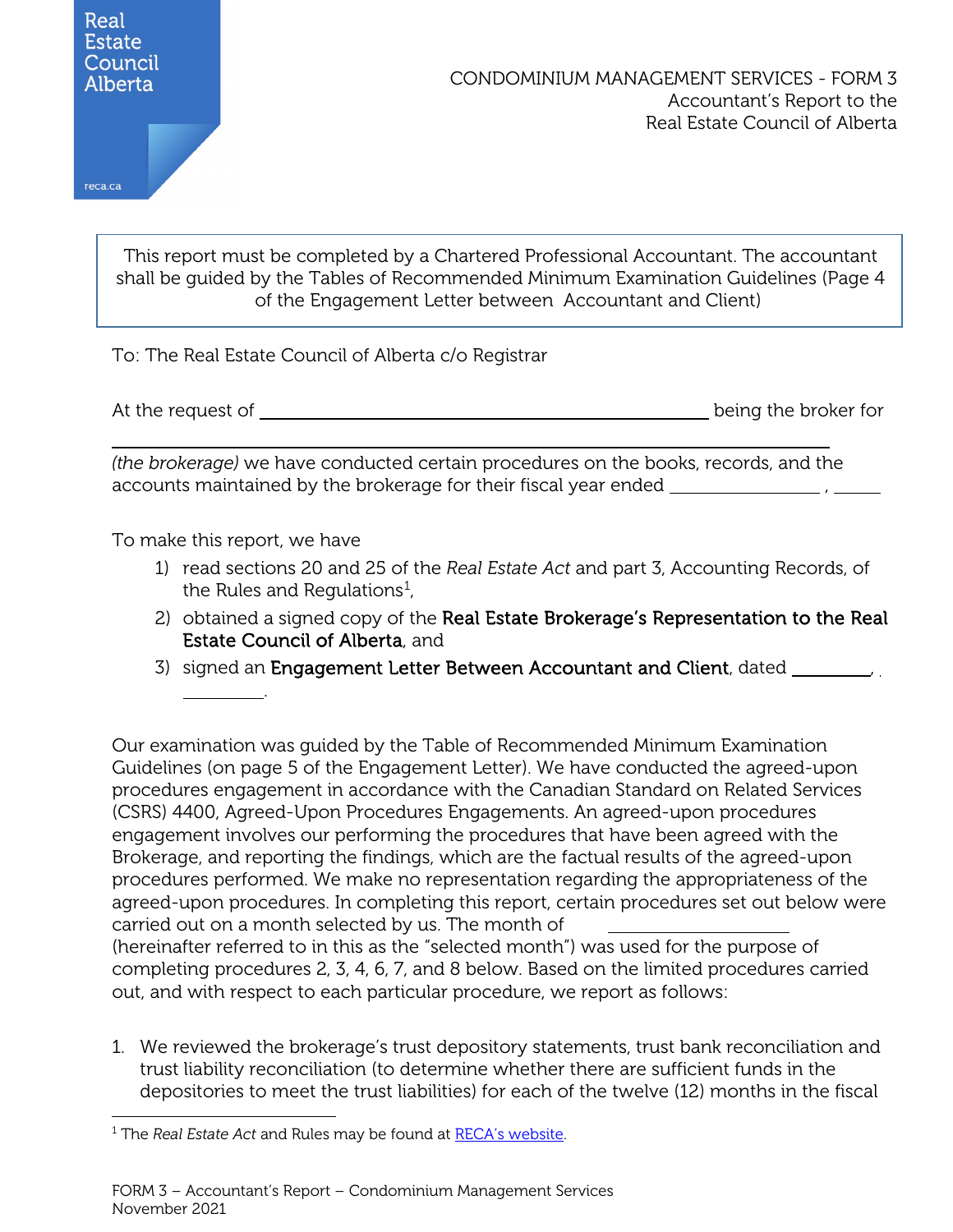year ended , and observed that:

- a) each reconciliation showed there were sufficient funds to meet the liabilities,
- b) a ledger showing all amounts received and disbursed for each condominium corporation has been maintained for each month,
- c) there were no debit balances greater than \$100,
- d) there were no overdrafts,
- e) there were no unreconciled differences, and
- f) each trust bank reconciliation and trust liability reconciliation was dated within 30 days of the month being reconciled and bore the signature of the broker,

## with the following exceptions:

- 2. For the selected month, we reviewed (number of) Condominium management services agreements. We determined that they were entered in the brokerage's trust ledger accounts and supporting records. We report that for each transaction there was a separate trust ledger account, which along with the supporting records, indicated:
	- a) a) a description clearly identifying the condominium corporation involved,
	- b) the amount of the condominium fee or other funds to be received was consistent with the contribution schedule to the budget or other document,
	- c) the amount of the brokerage's management fee or other remuneration, the name of the party paying the fee or other remuneration and that it was consistent with the signed management or other agreement, and
	- d) any affiliated individuals or companies providing services is disclosed to the condominium corporation.

with the following exceptions:

3. We verified the information contained in the trust bank reconciliation as at the end of the selected month and found the information contained in the reconciliation to be correct, with the following exceptions: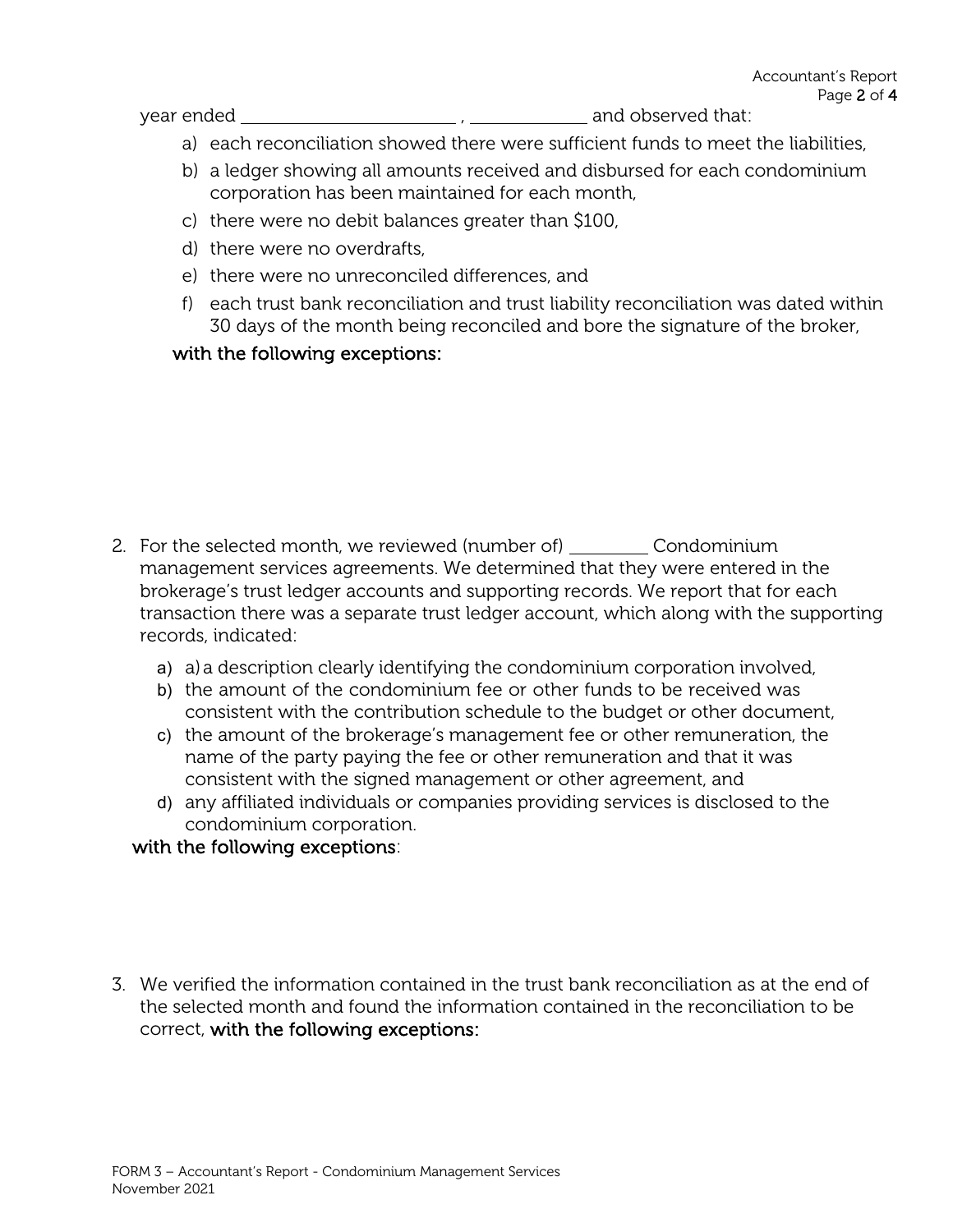- 4. We verified the information contained in the trust liability reconciliation (to determine whether there are sufficient funds in the depositories to meet the trust liabilities) as at the end of the selected month and found the information contained in that reconciliation to be correct, with the following exceptions:
- 5. We determined from the banking records with depositories as at \_\_\_\_\_\_\_\_\_\_\_\_, (fiscal year end date), the amount of  $\frac{1}{2}$  on deposit in all trust accounts related to condominium management services disclosed in the Real Estate Brokerage's Representations to the Real Estate Council of Alberta. We agreed the amounts with the balances recorded in the brokerage's bank reconciliation and reviewed the reconciling items to arrive at a brokerage's reconciled bank balance of \$
- 6. For the selected month, we traced (number) deposits from the trust ledger to the bank deposit books, bank statements and supporting records, and found all trust money received in relation to the Condominium Property Act were deposited within three (3) banking days after the date of receipt: with the following exceptions:
- 7. We examined (number) \_\_\_\_\_\_\_\_\_\_\_ disbursements in the selected month from the trust accounts and found the disbursements to be in accordance with the terms of trust governing the use of that money: with the following exceptions:
- 8. We verified (number) \_\_\_\_\_\_ receipts and (number) \_\_\_\_\_\_\_ disbursements in the general account for the selected month and noted that they are not trust transactions, with the following exceptions:
- 9. We have forwarded a copy of the report to the broker and have discussed the contents of the report with the broker.

.